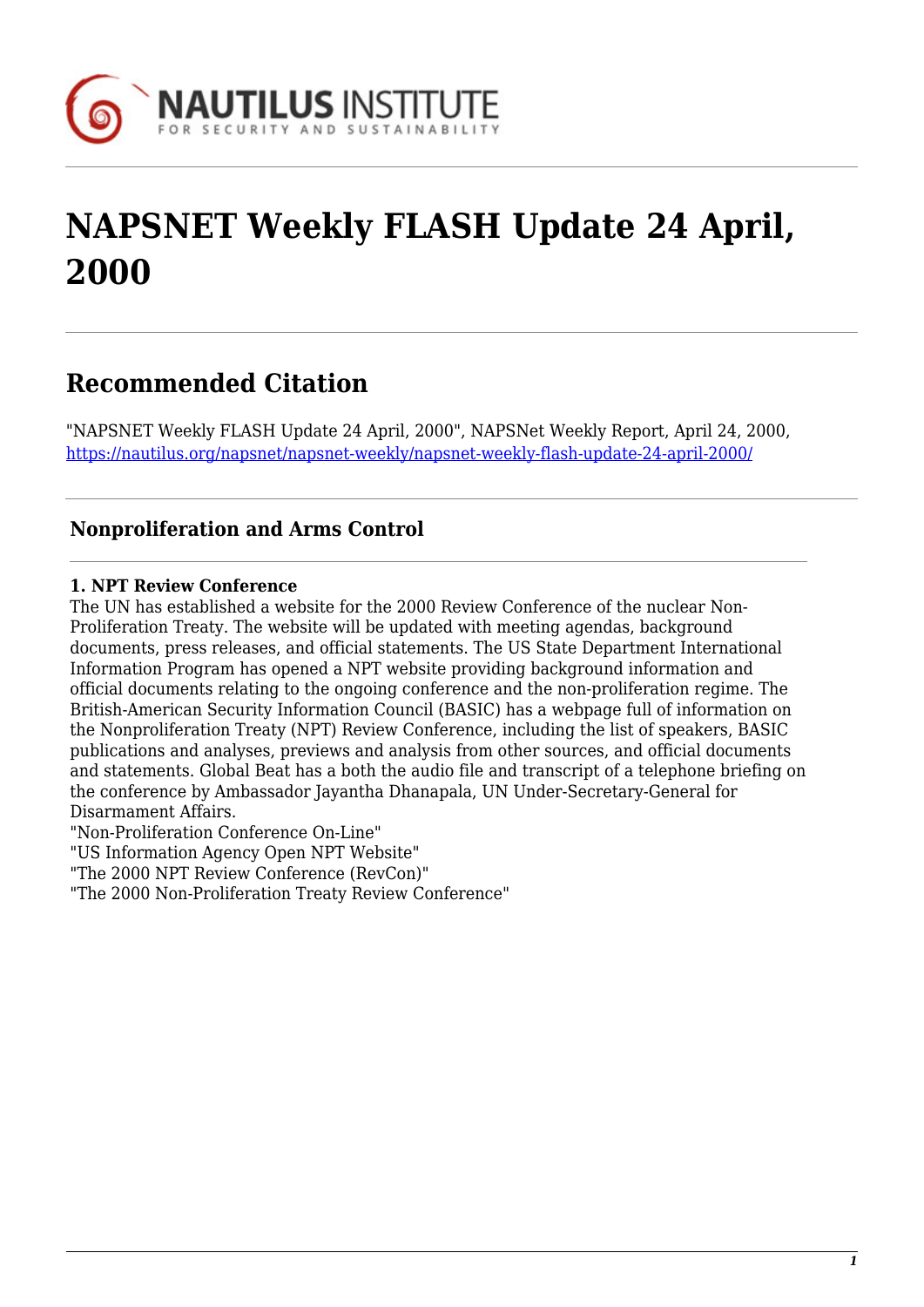### **2. US Policy toward NPT**

US State Department's spokesman James Rubin dismissed criticism expected to emerge from the nuclear Non-Proliferation Treaty conference that the nuclear power's have done too little to fulfill their nuclear disarmament obligations under the treaty. In her opening address to the conference, US Secretary of State Madeleine Albright likewise dismissed the criticism, saying that the US is committed to "a world free of nuclear weapons" and shares "the frustration many feel about the pace of progress toward a world free of nuclear weapons." She also rejected the idea that new nuclear powers such as India and Pakistan could join the NPT as new nuclear powers. The Clinton Administration laid out its disarmament record in a brochure prepared for the conference.

"US State Department Briefing (excerpts)"

"State Department Spokesman Rebuffs Expected Critique of Nuclear Disarmament Record" "US Secretary of State Statement to the Non-Proliferation Conference (text only)"

"US Secretary of State Statement to the Non-Proliferation Conference (html)"

"US Brochure Outlines Disarmament Accomplishments (html)"

"US Brochure Outlines Disarmament Accomplishments (pdf)"

#### **3. Implementation of NPT**

The non-nuclear countries said that they intend to push the nuclear powers for an unequivocal commitment to disarmament at the Nuclear Nonproliferation Treaty. Daniel Plesch, Director of BASIC, criticized US President Bill Clinton and Vice President Al Gore for not attending the conference. Lawrence Scheinman argues that while the conference may be contentious, it will be a crucial moment for the treaty. "NPT members will not only have to deliberate on the issues usually covered in this forum, they will also have to examine how two critical decisions made at the 1995 conference-the strengthening of the treaty review process and the issuance of 'principles and objectives'-have fared in the past five years."

"Politics and Pragmatism: The Challenges for NPT 2000"

"Non-Nuke States Urge Disarmament"

"President Clinton's Busy Schedule Neglects Major Arms Control Conference"

#### **4. Nuclear Safeguards**

Oliver Meier argues that strengthened nuclear safeguards will enhance the nuclear nonproliferation regime by increasing the mutual confidence of states parties that the Nuclear Non-Proliferation Treaty (NPT) is being fully complied with.

"Fulfilling the NPT: Strengthened Nuclear Safeguards"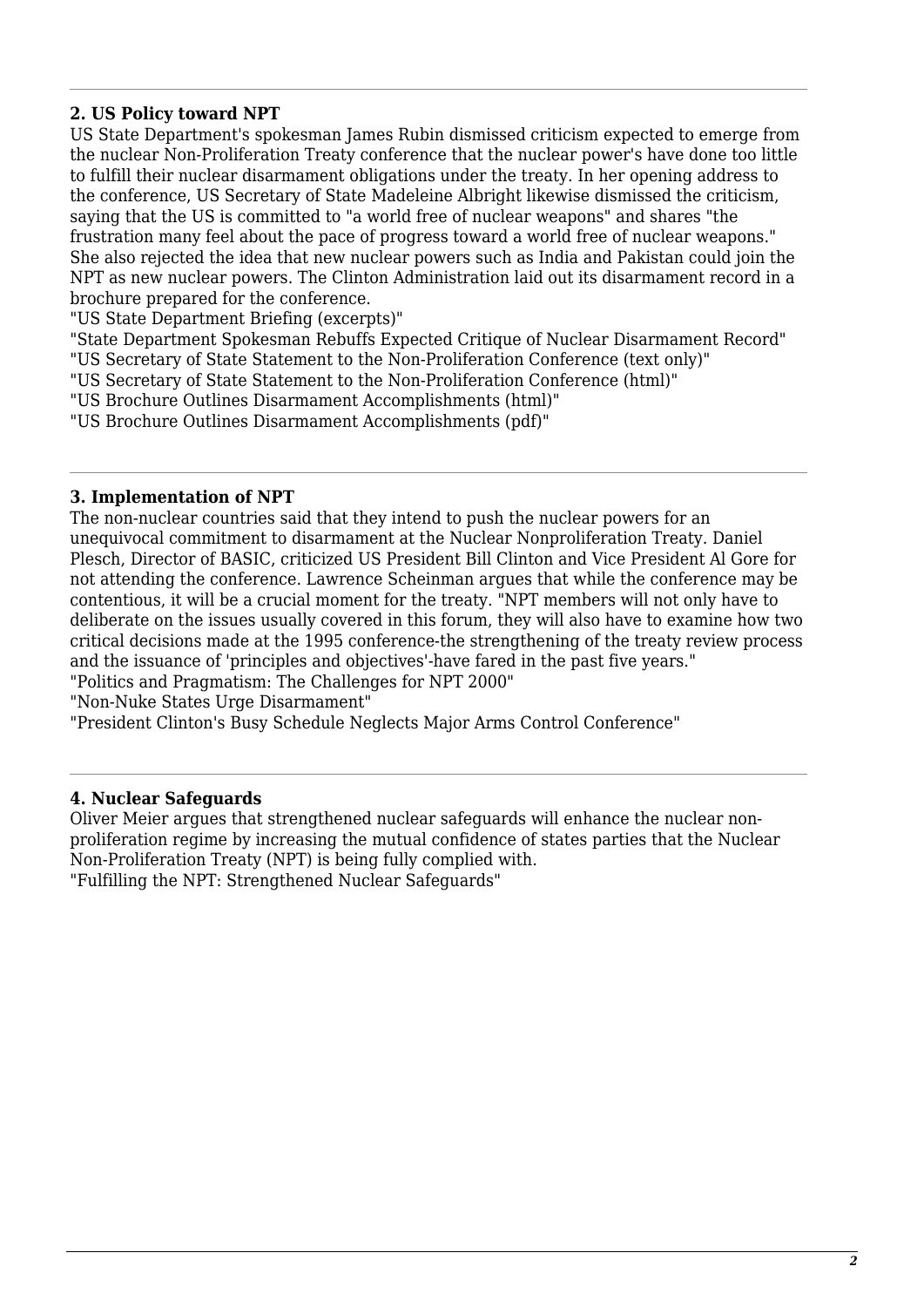#### **5. Russian Ratification of CTBT**

The Russian Duma voted 298 to 74 on Friday to ratify the Comprehensive Test Ban Treaty. "Russia Is Putting Pressure on U.S. Over Arms Pacts"

"Russian Duma Adopts Nuclear Test Ban Pact"

"Duma Ratifies Comprehensive Test Ban Treaty"

"Russians OK Nuclear Test Ban Treaty"

Analysts see the recent spate of arms control ratification in Russia as an attempt by Russian President Vladimir Putin to put pressure on the US ahead of the Nonproliferation Treaty Review Conference.

"Russia's goodwill pacts come with a bite"

"Russia Plays Trump Diplomacy Card Ahead Of UN Nuclear Forum"

"Putin's non-STARTer"

Greenpeace released a statement welcoming the Russian Duma's ratification of the Comprehensive Test Ban Treaty (CTBT), and calling on the US, the PRC, India and Pakistan to follow suit by the end of 2000.

"Russia's Ratification Of Test Ban Turns The Heat On The Us To Do Likewise"

#### **6. CTBT Verification**

Trevor Findlay and Oliver Meier write that despite the tardiness of major countries in ratifying the Comprehensive Nuclear Test Ban Treaty (CTBT), implementation of the CTBT's verification system is making good progress. About 100 monitoring stations are reporting to the Provisional Technical Secretariat (PTS), and the International Data Centre (IDC) is reportedly 50 per cent complete.

"Fulfilling the NPT: A Verifiable Test Ban"

#### **7. Ratification of START II**

The upper house of the Russian parliament on Wednesday finished ratifying the START II nuclear arms reduction treaty. A group of US senators met with Russian Foreign Minister Igor Ivanov and congratulated Russia on the ratification.

"Russia Upper House OKs START II"

"US Sens. Laud Russia on Arms Treaty"

### **8. START III Talks**

The US State Department said on Thursday that the US and Russia moved closer to agreeing on the basis for START III disarmament talks at recent Geneva meeting. The US said it was looking for a reduction to between 2,000 and 2,500 nuclear warheads, while Russian President Vladimir Putin recently stated that he would like to see a reduction down to 1,500 warheads. Further talks were planned but no dates were set.

"U.S. Details With Russians START III Arms Reductions"

"U.S., Russia End Nuclear Arms Control Talks In Geneva"

"US, Russia End Missile Talks Round"

The Christian Science Monitor said in an editorial that moving forward with the START process will require patient persuasion by the US and a better democracy and economy in Russia.

"The Restarting of START"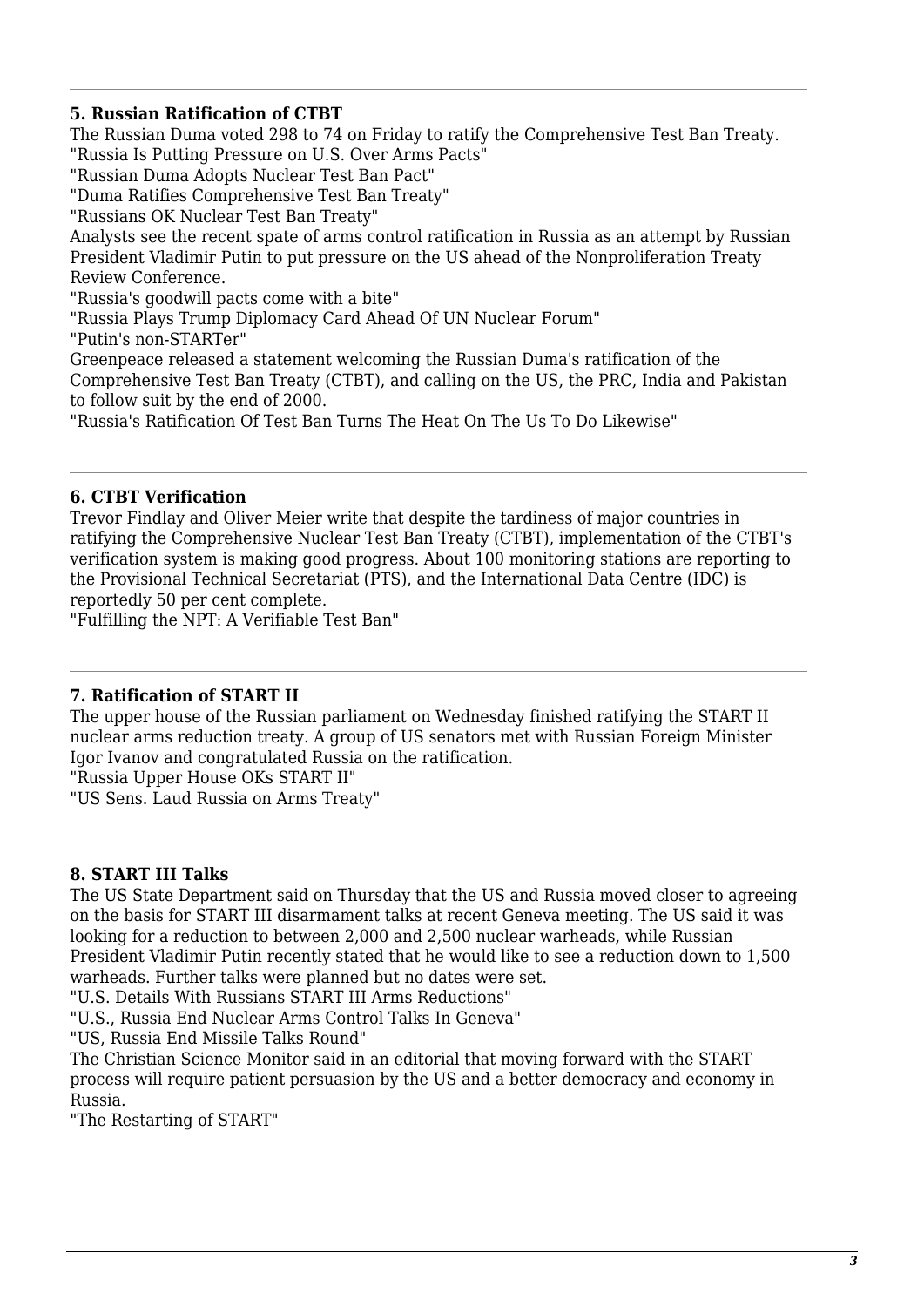#### **9. US Nuclear Arsenal**

US government officials and private analysts said that the US Navy is upgrading the 20-yea- -old submarine-launched W-76 nuclear warhead to enable it to destroy any remaining superhardened Russian missile silos. More than 2,000 of the warheads will soon be going through the Energy Department's service-life extension program to be put back in submarines beginning in 2005.

"U.S. Nuclear Stockpile Plans Draw Scrutiny"

#### **10. NATO Nuclear Policy**

Over the last several weeks, the Dutch government has provided a number of statements concerning its own and NATO's nuclear policy, relevant to the discussions at the current nuclear Non-Proliferation Treaty conference. This compilation of Dutch government statements has been prepared based on information provided by Karel Koster with PENN (Project on European Nuclear Non-Proliferation)."

"Chronology of Recent Dutch Nuclear Policy"

#### **11. Nuclear Terrorism**

Graham T. Allison and Sam Nunn argue that the Russian Duma's ratification of the START II nuclear arms treaty presents a major opportunity for "a bold proposal" for a joint Russian-US initiative to prevent terrorist theft of Russian nuclear weapons and weapons-usable nuclear materials. The seizure of nuclear material being smuggled to Pakistan from the former Soviet Union increased US fears that Osama bin Laden is trying to develop an "Islamic bomb." "Chance for a Safer World"

"Atomic Haul Raises Fears of bin Laden Terror Bomb"

#### **12. US-Russian Uranium Deal**

Vladimir Rybachenkov, security and disarmament department counselor of the Russian Foreign Ministry, noted that Russia's exports of uranium fuel to the US have provided Russia with US\$2 billion. He also denied the "myth" that Russia and the US reached a secret uranium deal.

"Uranium Fuel Exports Fetch Russia 2 Billion Dollars" "'Secret Uranium Deal'"

### **Missile Issues**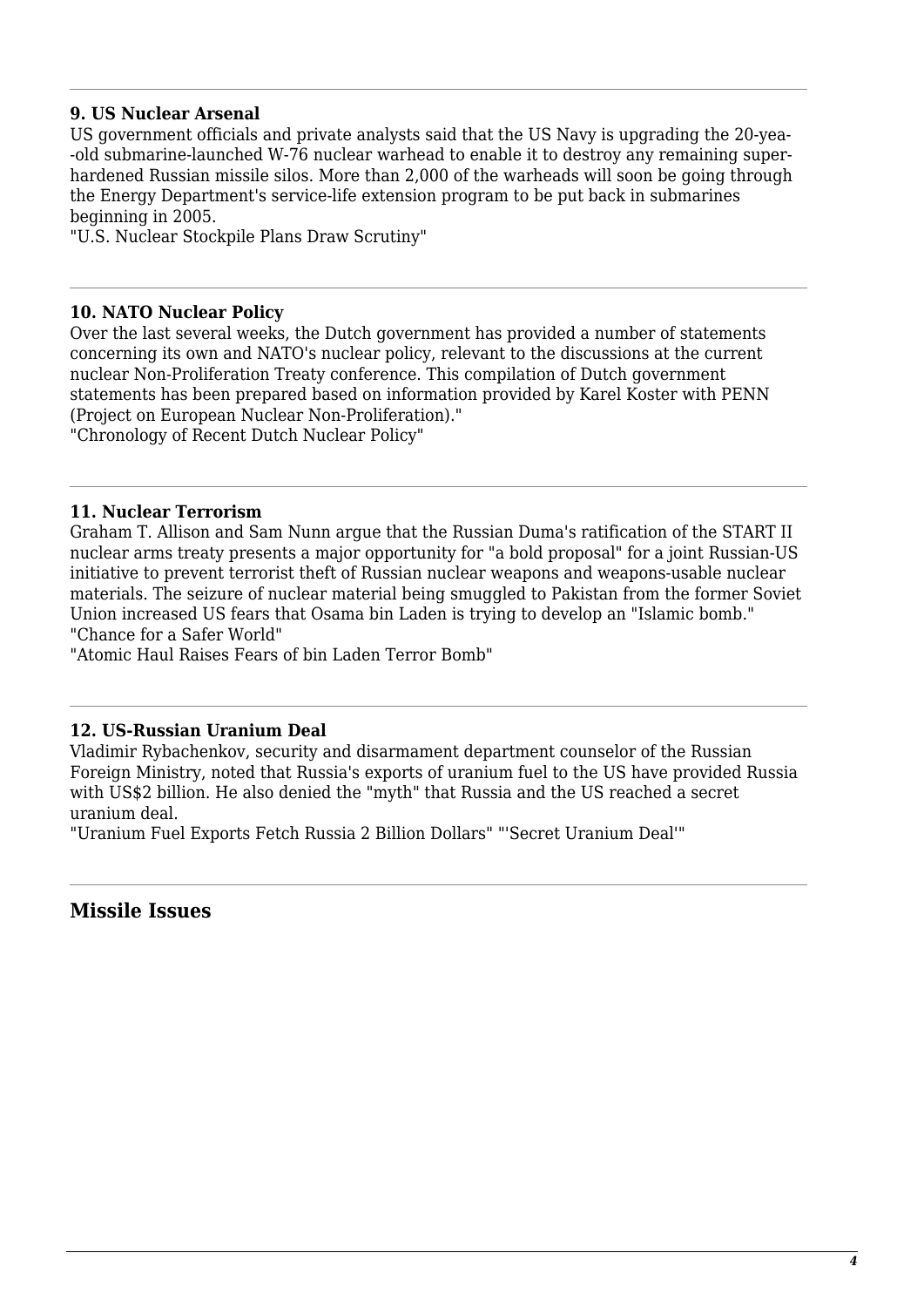#### **13. US Missile Defense**

The Center for Nonproliferation Studies at the Monterey Institute of International Studies reviews the US assessment of the ballistic missile threat which the Clinton administration has said it will use to decide whether to deploy a national missile defense system. The Washington Post notes that missile defense is likely to become an issue in November's presidential campaign.

"Assessing the Assessment: The 1999 National Intelligence Estimate of the Ballistic Missile Threat"

"An Issue Gains Altitude"

"Heat Is on Anti-Missile Defense"

Spurgeon M. Keeny, Jr. argues in Arms Control Today that the extent and significance of the missile threat to the US has taken on an increasingly central role in the debate over US missile defense. "Consequently, the question arises whether there is really a credible missile threat from North Korea and other 'rogue' states that justifies deployment, despite the high technical risk and negative consequences." US Senator Carl Levin, in the keynote address at the 28th annual luncheon and membership meeting of the Arms Control Association, discussed the strategic ramifications of deploying a national missile defense and examining the possibility that a cooperative arrangement could be reached with Russia that would allow for a limited U.S. national missile defense while reducing the number of deployed strategic weapons below START II levels.

"Telling It Like It Isn't"

"Toward an Agreement With Russia on Missile Defense"

#### **14. Anti-Ballistic Missile Treaty**

K. Scott McMahon, at a presentation to Sandia National Laboratory's Tenth International Arms Control Conference on 16 April 2000, argued that we have to be prepared for the possibility of US withdrawal from the Anti-Ballistic Missile (ABM) Treaty. Senior Republican Senators told US President Bill Clinton that they opposed his efforts to renegotiate the ABM Treaty and to build only a limited antimissile defense system.

"The End of the ABM Treaty. Planning for Withdrawal and Threat Reduction" "G.O.P. Senators Tell Clinton They Oppose Him on ABM Treaty and Defense System"

#### **15. Missile Nonproliferation Regime**

Russian Foreign Minister Igor Ivanov will present Russia's strategic initiative on the development of the global control system over the non-proliferation of missiles and missile technologies at the Nuclear Weapons Non-proliferation international conference. "Russia to Suggest Global Nuclear Control System"

### **Military**

#### **16. Russian Strategic Doctrine**

Valery Manilov, the first deputy head of the Russian armed forces general staff, disagreed with criticisms of Russia's military doctrine by NATO Supreme Allied Commander Europe General Wesley Clark. Manilov said that partnership occupies a pivotal place in the new doctrine, and that unlike NATO, Russia does not divide its partners into "first class" and "second class."

"Russia Military, U.S. General At Odds Over Moscow's Military Doctrine"